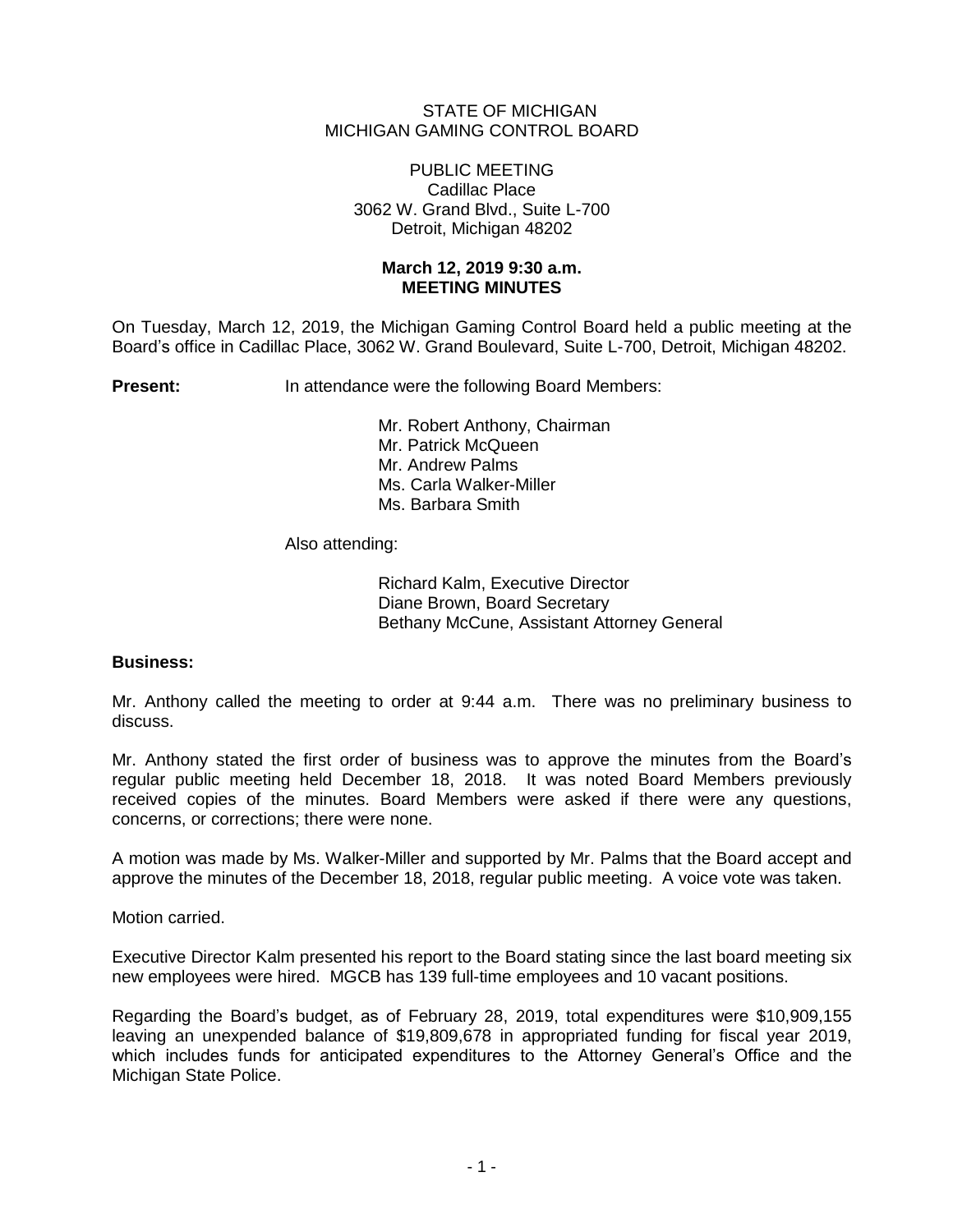For casino operations, Mr. Kalm reported aggregate revenue for the three Detroit casinos for the month ending January 2019 was up .5% when compared to January 2018. Revenue was down 12.1% when compared to December 2018. For year-to-date January 31, 2019, the aggregate revenue for the Detroit casinos was up.5% compared to last year.

Aggregate revenue for February 2019 was up 4.1% when compared to the same month last year. Revenue was up 2.2% compared to January 2019.

The aggregate revenue for the three months ending February 28, 2019 was up 4.8% when compared to the same three months in 2018. Gaming revenue for the three-month period was MGM \$153 million, MotorCity \$119.4 million, and Greektown \$81.6 million. Compared to the same three months last year, revenue for MGM was up 6.6%, MotorCity was up 2.8%, and Greektown was up 4.6%. Gaming taxes for the three-month period were \$28.7 million compared to \$27.4 million last year.

Regarding the citation program instituted for a minor on the gaming floor; to date two citations were issued to MotorCity Casino.

Regarding supplier licensing and vendor registration, Mr. Kalm advised the Board that as of February 28, 2019, 588 active vendor exemptions were registered. As of February 28, 2019, 296 casino supplier companies were granted exemption from supplier licensing requirements.

Mr. Kalm reported a total of seven active temporary nongaming-related and four active temporary gaming-related supplier licenses in effect. There are 95 annual supplier licenses in effect.

Regarding occupational licensing, Mr. Kalm advised the Board as of March 5, 2019, the Board's Employee Licensing section issued a total of 2,027 occupational licenses to MGM employees; 1,607 occupational licenses to MotorCity employees; and 1,376 occupational licenses to Greektown employees. In addition, 1,494 employees of various licensed casino suppliers have been granted occupational licenses. Currently, there are 142 temporary occupational licenses in effect.

Mr. Kalm advised the Board since the December 2018 public meeting the required background investigations of 225 pending Level 1 and Level 2 occupational licenses have been completed. Prior to the March 12, 2019 meeting Mr. Kalm approved 439 occupational license renewal requests and 69 Level 3 applications on behalf of the Board.

Mr. Kalm also reported Michigan State Police (MSP) Board-related activity and staffing update.

Next, the Board considered for approval, the recommendation of the Executive Director and the Licensing & Investigations Division's Employee Licensing staff regarding the Level 1 and Level 2 occupational license applications.

There being no questions from Board Members, it was moved by Ms. Smith and supported by Ms. Walker-Miller that the Board enter an Order accepting and adopting the recommendations of the Executive Director and the Licensing & Investigations Division for the 225 pending Level 1 and Level 2 occupational license applications. A voice vote was taken.

Motion carried.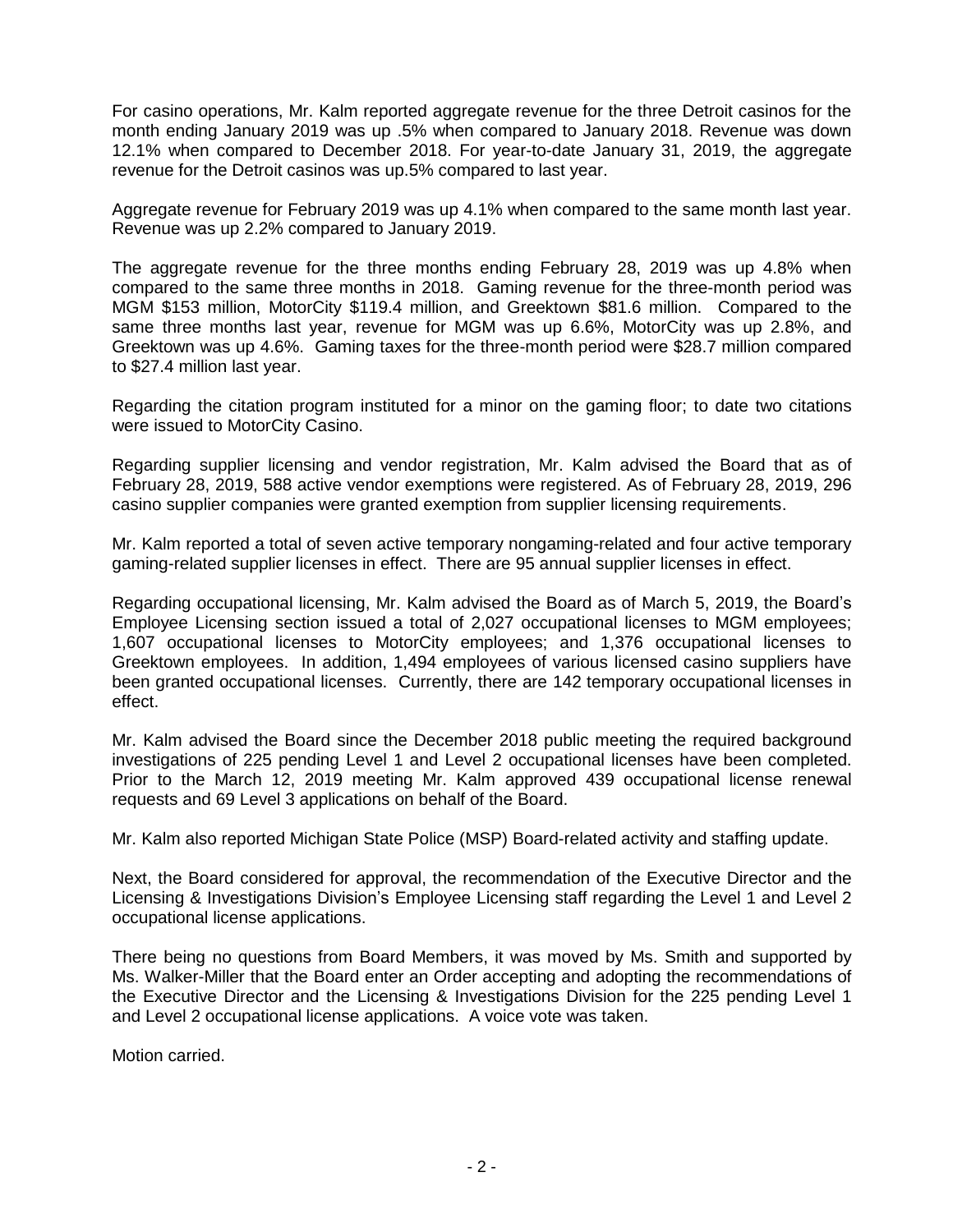The next business item on the agenda was consideration of the pending supplier licensing applications of CBTS Technology Solutions LLC d/b/a Suntel Services; Link Solutions Group LLC d/b/a Link Solutions; and Nicolson Associates, Inc.

There being no questions from Board Members, it was moved by Ms. Walker-Miller and supported by Mr. Palms that the Board enter Orders finding the applicants and their qualifiers eligible and suitable for licensing and, accordingly, grant the requests for a one-year period. A voice vote was taken.

### Motion carried.

Next agenda item was consideration of the pending supplier license renewal requests of Atlas Wholesale Food Company; Aristocrat Technologies, Inc. with New Key Person Matthew Richard Wilson and Mitchell Alexander Bowen; Basement Beats, LLC; Cammegh Limited; Curtis Glass Company; Data Financial Incorporated; Detroit Spectrum Painters, Inc.; dPOP LLC; Eagle Star, Inc. d/b/a Eagle Star Equipment; Everi Payments, Inc.; Guideline Mechanical, Inc.; House Advantage, LLC; IGT; Metro Sign, Inc. d/b/a Metro Detroit Signs, Inc.; Midwest Game Supply Company; Motor City Electric Co.; Northern Lakes Seafood & Meats, LLC; Shelby Wholesale Distributors, Inc.; SMS Staffing Solutions, Inc.; TCS John Huxley America, Inc.; The Printer, Inc.; and WPDET Associates, LLC.

There being no questions from Board Members, Ms. Walker-Miller supported the motion put forth by Mr. Palms that the Board enter Orders finding the suppliers and their qualifiers eligible and suitable for license renewal and, accordingly, grant the requests for a one-year period. A voice vote was taken.

Motion carried.

The next item on the agenda was to consider the Licensing & Investigations Division's recommendations regarding the withdrawal of the license applications of supplier licensees American Gaming & Electronics, Inc. and Wiltec Technologies, Inc. A motion to approve the withdrawals was made by Mr. McQueen and supported by Ms. Walker-Miller. A voice vote was taken.

Motion carried.

The next agenda item was to consider the Casino Audit & Enforcement Division's recommendation regarding the Acknowledgement of Violation of casino licensee MGM Grand Detroit, LLC. The violation involved installing or using unapproved software. There was no discussion or questions regarding the recommendation; therefore, a motion was made by Ms. Smith and supported by Ms. Walker-Miller to approve the request. A voice vote was taken.

Motion carried.

The next agenda item was to consider the Casino Audit & Enforcement Division's recommendation regarding the Acknowledgement of Violation of supplier licensee Interblock Luxury Gaming Products, Inc. D.d. The violation was for the distribution of nonconforming gaming supplies and equipment at MGM Grand Casino. There was no discussion or questions regarding the recommendation; therefore, a motion was made by Ms. Smith and supported by Mr. Palms to approve the request. A voice vote was taken.

Motion carried.